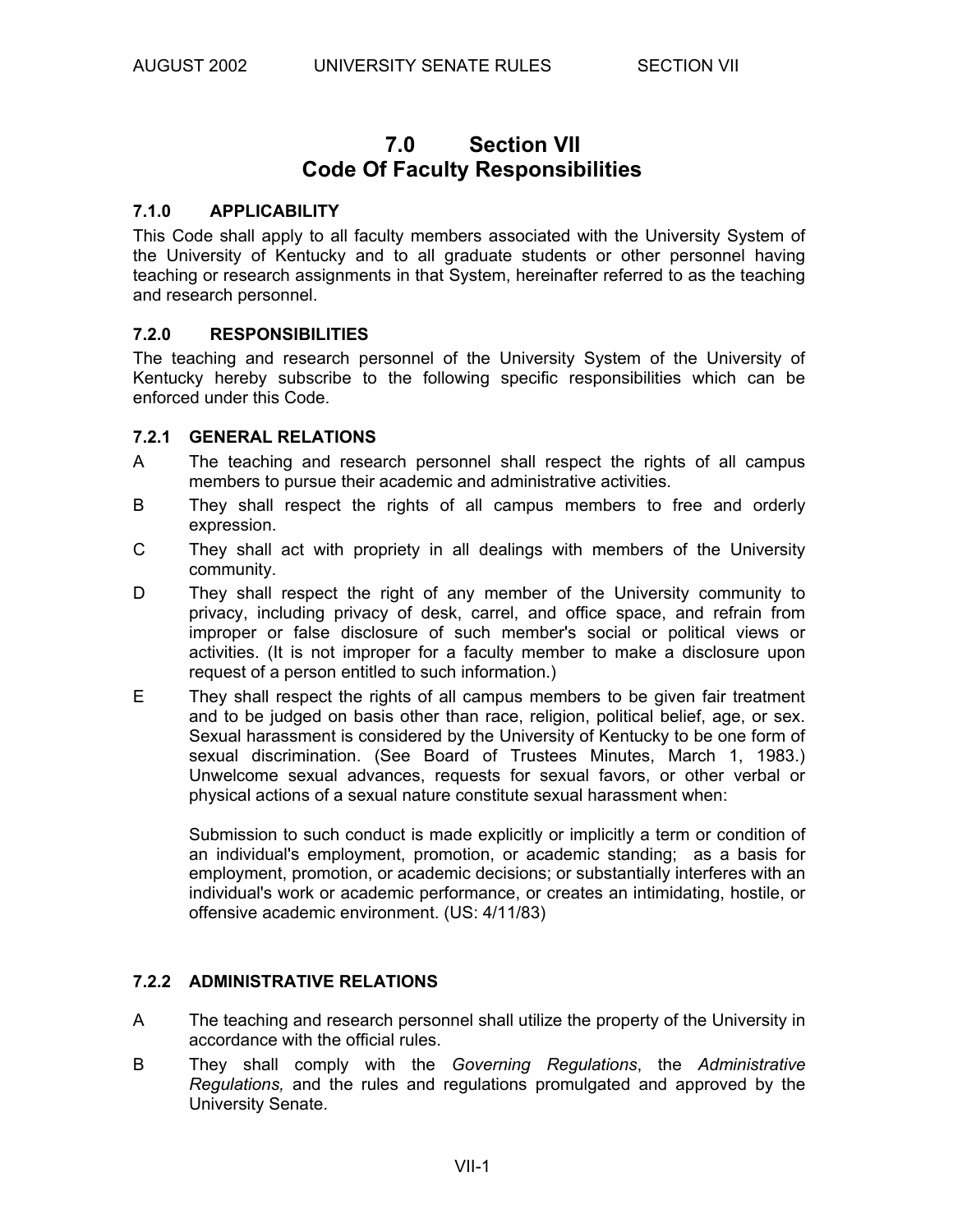- C They shall engage in consulting outside the University assignment only in accordance with the established provisions.
- D They shall state, when speaking as a private person and the institutional affiliation is mentioned, that he or she does not speak for the University of Kentucky.

# **7.2.3 STUDENT RELATIONS**

- A The teaching and research personnel shall uphold the student academic rights as set forth in the *Rules of the University Senate* (see Section VI).
- B They shall present the subject matter of a course as announced and approved by the faculty in accordance with the procedures set forth by the University Senate, and to avoid the persistent intrusion of material which has no relation to the subject.
- C They shall meet classes as scheduled in accordance with University regulations. (Absences caused by illness or emergencies are clearly excusable; absence owing to attendance at scholarly meetings, occasional professional service, pedagogical experimentation, and the like, are exceptions which should be approved by the department chair and, where appropriate, substitution or reschedulings should be arranged.)
- D They shall be available to students for advising and other conferences, preferably by posting office hours and/or by allowing students to arrange for appointments at other mutually convenient times.
- E They shall arrange for appropriate interaction and communication with graduate students in the direction of their theses.
- F They shall return to, discuss with, or make available to students all papers, quizzes and examinations within a reasonable period of time, unless the confidentiality of the examination precludes. If any of the records mentioned above are not returned to the students, they shall be retained by the instructor until 365 days subsequent to the conclusion of the academic term in which the problem occurred. In addition, student records and grading policy procedures including roll books, syllabi and attendance records (if applicable)--or copies of this information--shall be on file with the instructor or the department office whenever the instructor will no longer be available.(US: 10/16/89)
- G To give final examinations in accordance with procedures approved in Section V., 5.2.4.6.
- H They shall inform students when their individual or collective efforts are to be used for professional or personal advancement of a faculty member, or when the student(s) is (are) to be used as research subject(s), and in either case, to ensure that the student may elect not to participate without prejudice to his or her academic standing; and to recognize appropriately any significant contribution by the student(s).
- I They shall know the academic requirements and the various degree programs of the University affecting students whom they advise.

## **7.3.0 ENFORCEMENT**

Any member of the University community (faculty, staff member, or student) with a complaint about an alleged violation of these responsibilities shall process it through normal channels. Accordingly, the process should begin with discussion with the person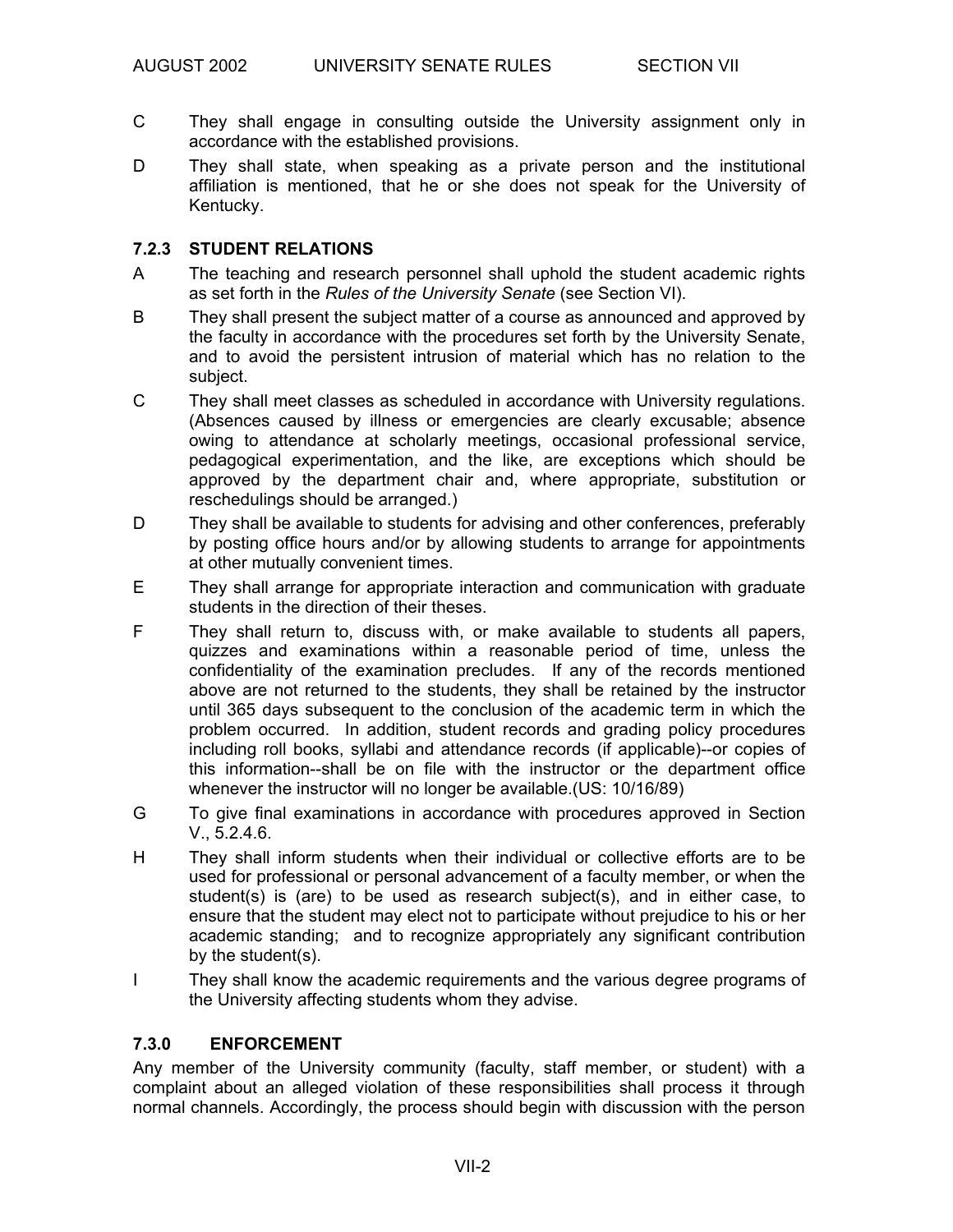accused of the violation. If a satisfactory solution between the parties cannot be accomplished, then the accused's immediate supervisor or, if the complainant is a student, the Academic Ombud should be asked to mediate. If such mediation proves unsuccessful then the matter should be forwarded to the next Administrative level with a written report concerning the matter with copies of the report to the parties involved. This process of mediation and report should follow normal channels up to and including the dean of the College to which the person accused of a violation is assigned.

If the academic offense involves research and/or extramural funding the administrative rule for handling the offense is outlined in Administrative Regulation II - 4.0.2. [US: 2/10/97]

> **\*** Although the rules state that "the process should begin with discussion with the person accused of the violation", a student is not required to discuss his/her complaint with the faculty member before seeking mediation by the Ombud. (RC: 12/17/85)

In the event that after the appropriate processing through these channels the dean is unable to mediate satisfactorily between the parties, or in the event that the dean is the complaining party and is unable to accomplish a satisfactory solution with the accused, he/she shall make a written report containing his/her recommendations and findings and forward it to the Provost through the University Senate Advisory Committee on Faculty Code with copies to the accused and the complainant. Upon receipt of the report from the dean, the committee shall set a date for a hearing which must be within thirty (30) days of receipt of the Dean's report. The Committee shall then determine whether to hold closed or open hearing(s) after consultation with the parties in dispute. After the completion of the hearing(s), the Committee shall forward its recommendations to the Provost with respect to (1) whether or not the accused has violated the Code, and, if so, (2) the type of sanction, if any, which should be imposed. The Provost shall make a final decision after review of the report of the Committee. In any event, however, the accused shall have the normal right of appeal to the President and the Board of Trustees in accordance with established procedures.

## **7.4.0 SANCTIONS**

Sanctions which may be recommended by the Committee include:

- A A warning that conduct violates the Code as interpreted.
- B A reprimand:
	- 1. Informal (to accused only);
	- 2. Formal (to accused with notice to his/her administrative superior).
- C Forfeiture of pay from present salary for actual monetary damage suffered by the University through unauthorized use of University property.
- D Recommendation for proceeding under KRS 164230, dismissal for reasons of "incompetency, neglect of or a refusal to perform his/her duty, or of immoral conduct" Note: Nothing in this document is intended to inhibit in any way the right of the Provost to initiate charges against a faculty member under KRS 164.230 in accordance with the procedures established by the *Governing Regulations* so long as no written report has yet been received by the Committee from the dean.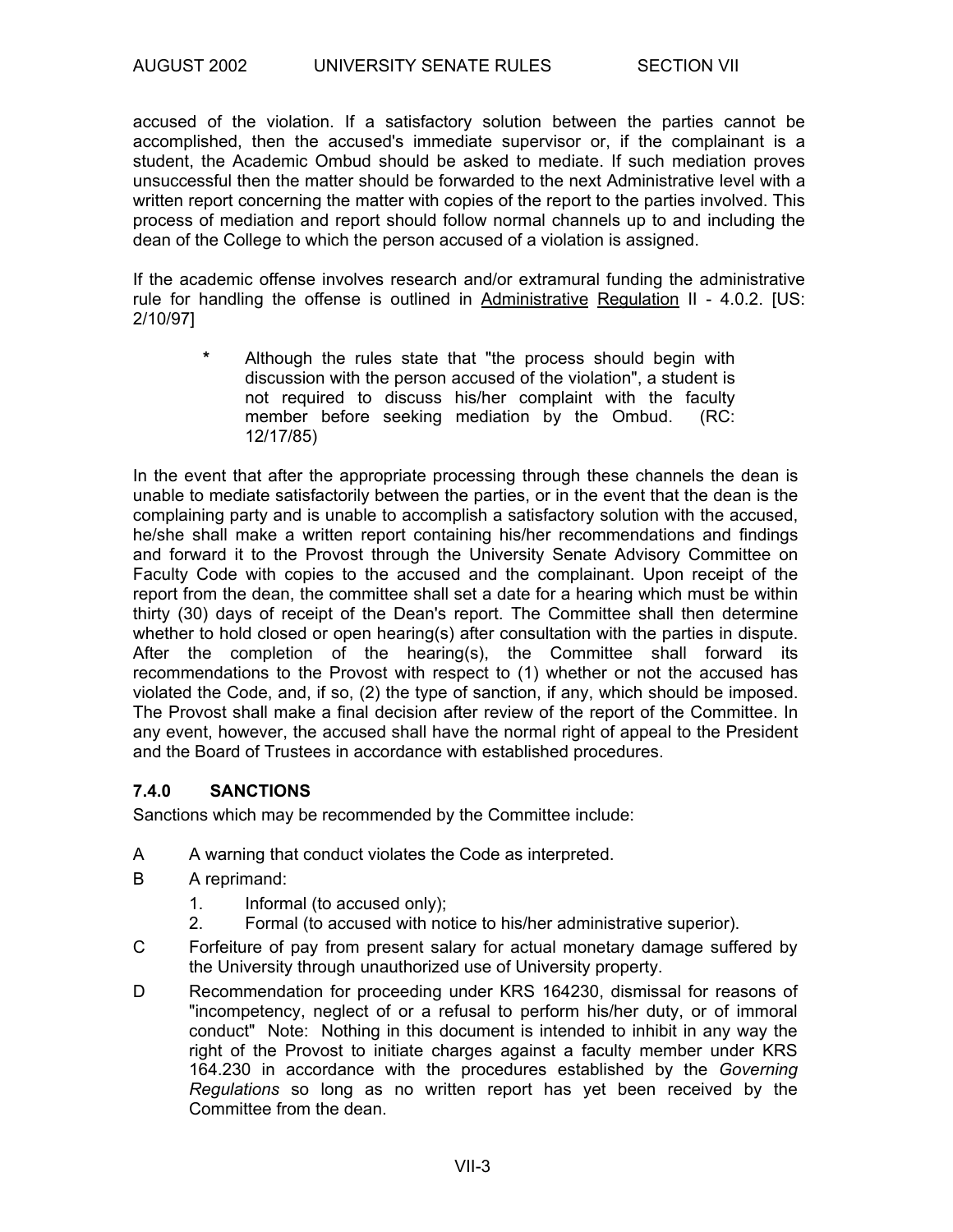#### **7.5.0 RIGHTS OF THE ACCUSED**

- A In all proceedings under this Code an accused member of the teaching and research personnel has the right:
	- 1. to be heard in his or her own defense;
	- 2. to be informed in writing of the complaint with full particulars and to be given at least 20 days before any action is taken to answer the complaint;
	- **\*** The requirement that a faculty member be informed in writing of the complaint at least 20 days before any action is taken refers to a hearing before the Senate Advisory Committee on the Faculty Code, not to any step in the mediation process; the Advisory Committee has the responsibility for providing this information to the faculty member. (RC: 12/17/85; RC: 4/29/86)
	- 3. to enjoy professional privileges while appealing or undergoing a hearing process. (This does not mean that a change of assignment cannot be made in accordance with the *Governing Regulations*.)
- B With regard to all proceedings of the Committee, the accused member has the right:
	- 1. to receive a copy of all rules and procedures governing the actions of the Committee in sufficient time to familiarize himself or herself with them;
	- 2. to have counsel, and to question the witness(es) against the accused, to present evidence and/or witness(es) in his or her own behalf in all Committee processes;
	- 3. to challenge the impartiality of anyone sitting on the Committee and to have up to two of the members of the Committee replaced;
	- 4. to remain silent when testimony might tend to be detrimental to himself/herself, such refusal not to be used by the Committee in making its decision.

#### **7.6.0 RIGHTS OF THE COMPLAINANT**(US: 2/9/87)

No member of the University or community shall be penalized academically or professionally for filing or processing a complaint in good faith under this Code.

- A In all proceedings under this Code, a complainant has the right:
	- 1. to be heard as to her or his complaint;
	- 2. to receive a copy of any responses from the accused to the complainant's charges:
	- 3. not to be penalized academically or professionally for filing or processing a complaint in good faith under this code.
- B With regard to all proceedings of the Committee, the complainant has the right:
	- 1. to receive a copy of all rules and procedures governing the actions of the Committee in sufficient time to familiarize herself or himself with them;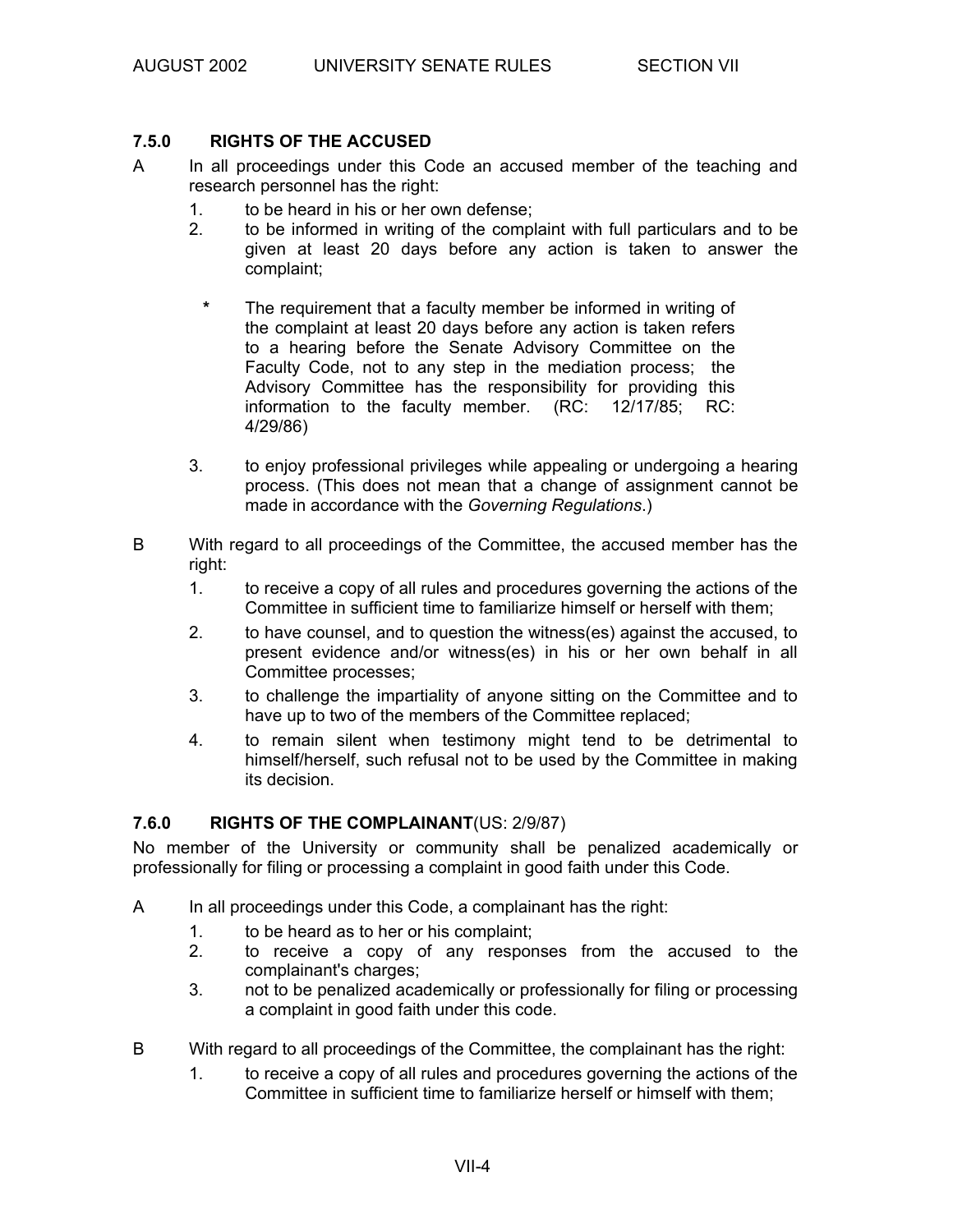- 2. to have counsel or other advisor present, to question the witness(es) of the accused, and to present evidence and/or witness(es) in her or his own behalf in all Committee processes;
- 3. to challenge the impartiality of anyone sitting on the Committee and to have up to two of the members of the Committee replaced.

# **7.7.0 LIMITATIONS**

Any complaint processed under these procedures must be initiated within sixty (60) days of knowledge of the alleged violation of any of the listed responsibilities as stated herein, but in no event later than one year after the actual commission of the alleged offense.

> **\*** The requirement that a complaint be initiated within 60 days is met if the student has communicated the complaint to the Academic Ombud within 60 days after the student discovers the problem. (RC: 4/29/86)

## **7.8.0 COMPOSITION OF COMMITTEE**

## **7.8.1 BASIC AND SPECIAL PANELS**

The Committee on the Faculty Code shall consist of:

- A a basic panel consisting of six regular and three alternate members together with a chair (who shall be non-voting except in the case of a tie vote), all of whom shall be tenured members of the University faculty of at least the rank of Associate Professor, and,
- B two separate panels, one of six undergraduate students who shall have at least junior status and one of six graduate and/or professional students including at least three with teaching or research responsibilities.

## **7.8.2 USE OF PANELS**

When neither the complainant nor the accused is a student, the Committee shall operate solely with the basic panel. If, however, the complainant or the accused is a student, he or she shall have the right to have two members of the panel of the student's own status added to the basic panel. The two student members shall be chosen at random by the chair of the Committee. In the event that the accused and complainant are both graduate students, only two students from the graduate panel will be selected.

## **7.8.3 SELECTION OF PANEL MEMBERS**

The chair, six regular basic panel members and the three alternates shall be selected by the President of the University from a list recommended by the University Senate Council in accordance with established procedure. The Committee members and alternates shall serve three year terms on a staggered basis. The student panel members shall be selected by the President from lists submitted by the Student Government Association in accordance with established procedures. In the case of the graduate students, the Student Government Association is directed to consult with the Graduate and Professional Student Association in making its recommendations. The